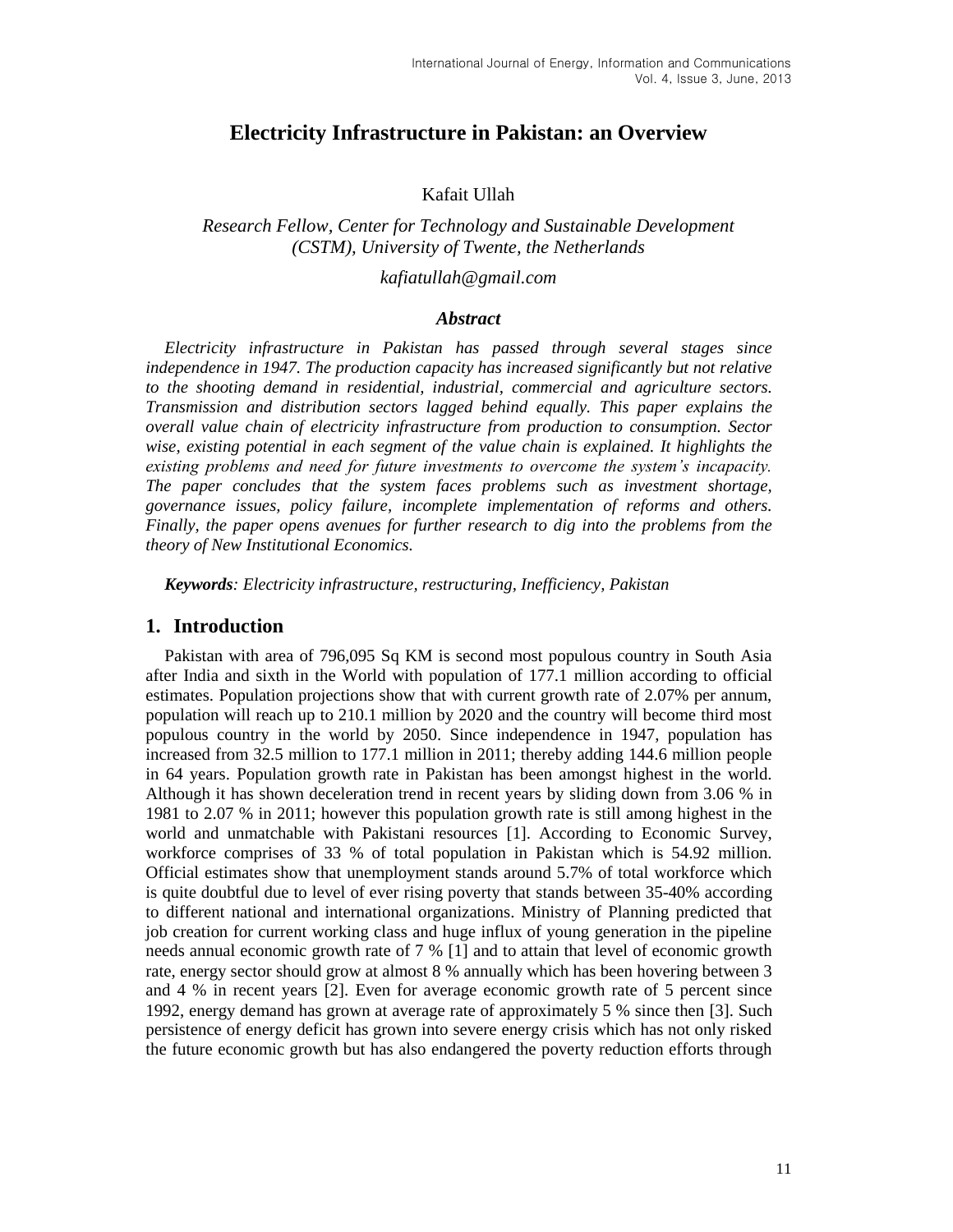enhanced unemployment and SMEs<sup>1</sup> closure which are considered very important for employment generation in the country. According to a statistic, Pakistan's GDP has contracted between 3-4 % due to electricity crisis annually since 2011 which has crippled the industry badly and also enhanced unemployment and poverty level in the country.

Electricity sector in Pakistan has remained under-performing and inefficient since independence. Various drawbacks emanating from the malfunctioning of economic, political, institutional, technological and organizational machinery have remained dominant to keep this sector below the mark as they did with other sectors. There has remained a mismatch between supply and demand, prices and affordability, efficiency and sustainability of electric power in Pakistan. Currently, the country is facing severe electricity crisis which has resulted in severe black-outs in urban and rural areas. This has been impacting economy and society in quite harsh manner. In order to provide a reliable, efficient and affordable electricity service to end-customers so that an impetus for sustainable economic growth and poverty reduction might be provided in Pakistan, the whole value chain of electricity system should be well integrated, receptive and efficient in such a way that system logic arises among different components of the value chain. To understand the level of efficiency and competitiveness of electricity network in Pakistan, it is important to dig into the whole value chain of electricity from production to consumption. This is what we will look into during the course of this paper.

This paper will give an overview of existing state of affairs of electricity sector in Pakistan. Main purpose for writing this paper is to look into the main features of electricity value chain in Pakistan. First part being an introduction has opened up the discussion, second part will explain the existing state of affairs in the whole value chain from production to consumption. This section will end with major problems in the sector. Section three will conclude the paper.

## **2. Features of Electricity Industry in Pakistan**

Electricity infrastructure is made up of a "*complex technical system*" where a strong relationship exists among different segments of the network from production to consumption which work together specifically to ensure the production of certain services such as provision of electricity [4]. Technical functioning of different elements of the network of electricity system also requires certain modes of organization. Lack of complementarities between electricity infrastructure and institutions has resulted in severe failure of functioning of the technical systems in the provision of electricity in various parts of the world [\[5\]](#page-14-3).

In this section, different aspects of technology and organization of core segments of the electricity infrastructure in Pakistan in a post liberalization period are revealed.

#### **2.1 Organization of electricity industry**

Restructuring of electricity sector has been accelerated in the world in recent years due to burgeoning electricity shortfall and financial crisis at the same time. Driving forces for restructuring process vary among developed and developing countries depending upon their particular political and economic conditions. In Pakistan, aspects such as lack of efficiency and under-investment drove the restructuring of vertically integrated electricity industry. All the segments of value chain were concentrated in a single public sector entity

<sup>&</sup>lt;sup>1</sup> Small and Medium Enterprises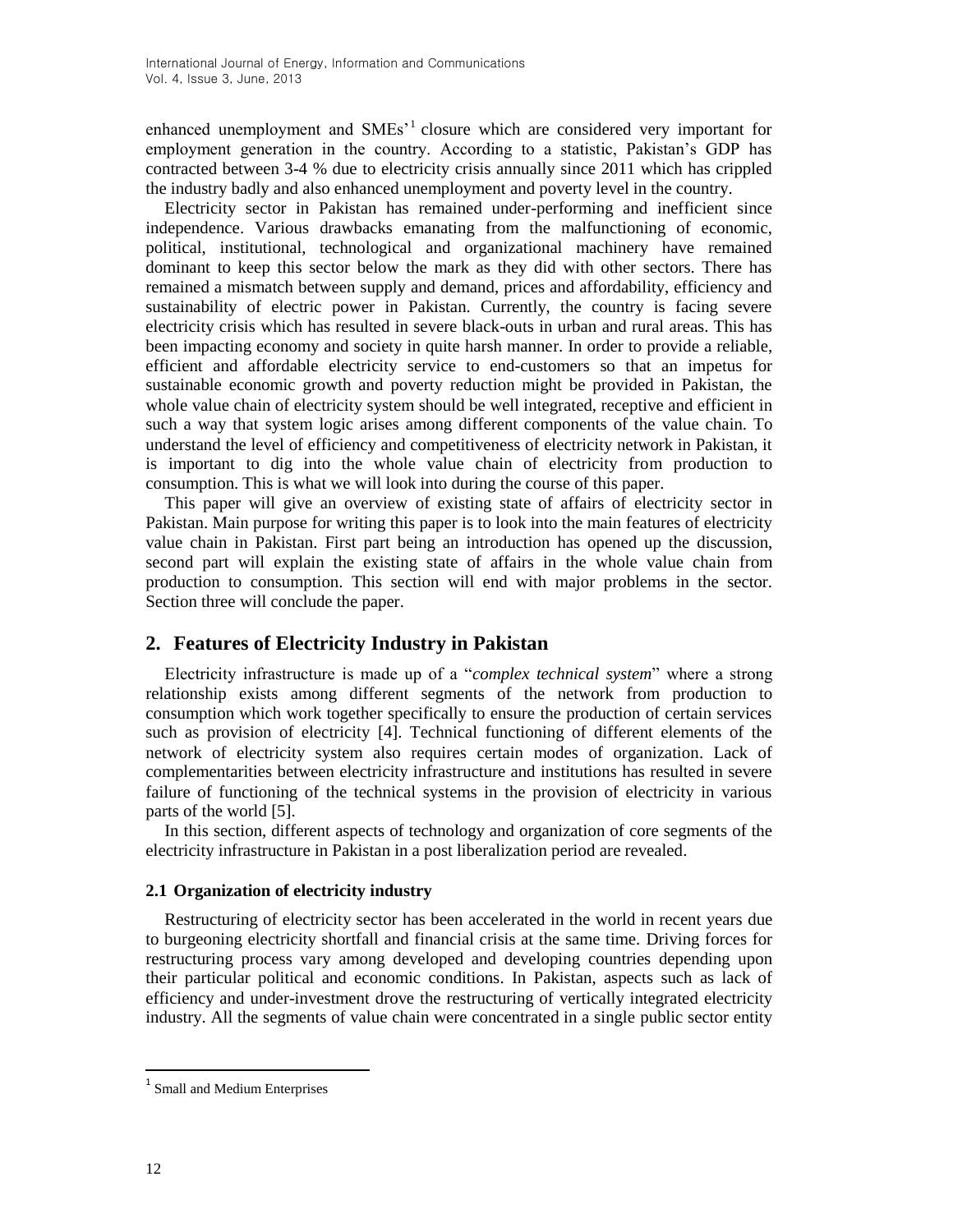known as WAPDA<sup>2</sup>. The restructuring of electricity industry was greatly motivated by international development partners such as Asian Development Bank (ADB), International Monetary Fund (IMF) and World Bank at a time when Pakistan became unable to finance the maintenance and development of electricity related *"critical infrastructure"* [\[6\]](#page-14-4) that was key to successfully perform the technical functions of different components of electricity value chain due to intense financial burden on national exchequer [\[7\]](#page-14-5).

The restructuring of electricity industry which basically means institutional changes, is believed to usher efficiency and improvement in the quality of service through the introduction of competitive electricity markets and institutional regimes mainly dominated by private sector [\[8\]](#page-14-6). A complete surgery of electricity industry was required in this regard where vertical integration of electricity monopolies should have been unbundled in such a way that segments of value chain which are predominantly natural monopolies such as transmission sector are separated from those with potential of competitive markets such as generation, wholesale and retail supply [\[9\]](#page-14-7). Such surgery does not complete in shorter period and needs reasonable time for separating the activities which remained integrated into a single entity for a longer period. The period can be different for different countries depending on specific political, economic and legal situations. This is a transition period where markets may not work as efficient as perceived; however with more and more experimentation with new strategies to cope with challenges regarding the functioning of different components of a restructured system, the market may move towards efficiency and quality improvement.

Electricity infrastructure in Pakistan consisted of two vertically integrated public utilities prior to restructuring. WAPDA controlled all electricity related technical functions and transactions in Pakistan except Karachi which was under KESC. As a result of restructuring, WAPDA was unbundled by separating inherently monopolistic segments from an easily controllable market segment. Only generation sector was opened to market competition according to model and rest of the components of the value chain such as transmission and distribution were separated from WAPDA into publicly owned companies to infuse corporate culture among them but remained under monopoly. For restructuring the KESC system, the ownership of whole system has been transferred to private sector without unbundling.

Unbundling of WAPDA into generation, transmission and distribution sectors resulted in the creation of nine distribution companies  $(DISCO)$ <sup>3</sup>; four generation companies  $(GENCOS)^4$  and a transmission company. To coordinate the functions and transactions among all unbundled segments of electricity infrastructure and strengthen the organizational setup of newly formed public entities, an agency i.e. PEPCO was formed. The whole infrastructure remained heavily under public monopoly. Market segment could only be created in thermal generation where private investors got attracted partially despite lucrative incentives. Therefore to regulate the monopolistic nature of overall infrastructure, a regulatory authority was highly needed before starting the unbundling process. National Electric Power and Regulatory Authority (NEPRA) was created to regulate the public sector monopolies in 1997, whereas to look after the matters of private sector, Private

<sup>&</sup>lt;sup>2</sup> Water and Power Development Authority

<sup>3</sup> DISCOs include Lahore Electric Supply Co. (LESCO), Faisalabad Electric Supply Co. (FESCO), Gujranwala Electric Supply Co. (GEPCO), Hyderabad Electric Supply Co. (HESCO), Islamabad Electric Supply Co. (IESCO), Multan Electric Supply Co. (MEPCO), Peshawar Electric Supply Co. (PESCO), Quetta Electric Supply Co. (QESCO) and Tribal Electric Supply Co. (TESCO).

<sup>4</sup> GENCOs include Northern Power Generation Company, Central Power Generation Company, Jamshoro Power Generation Company and Lakhra Power Generation Company.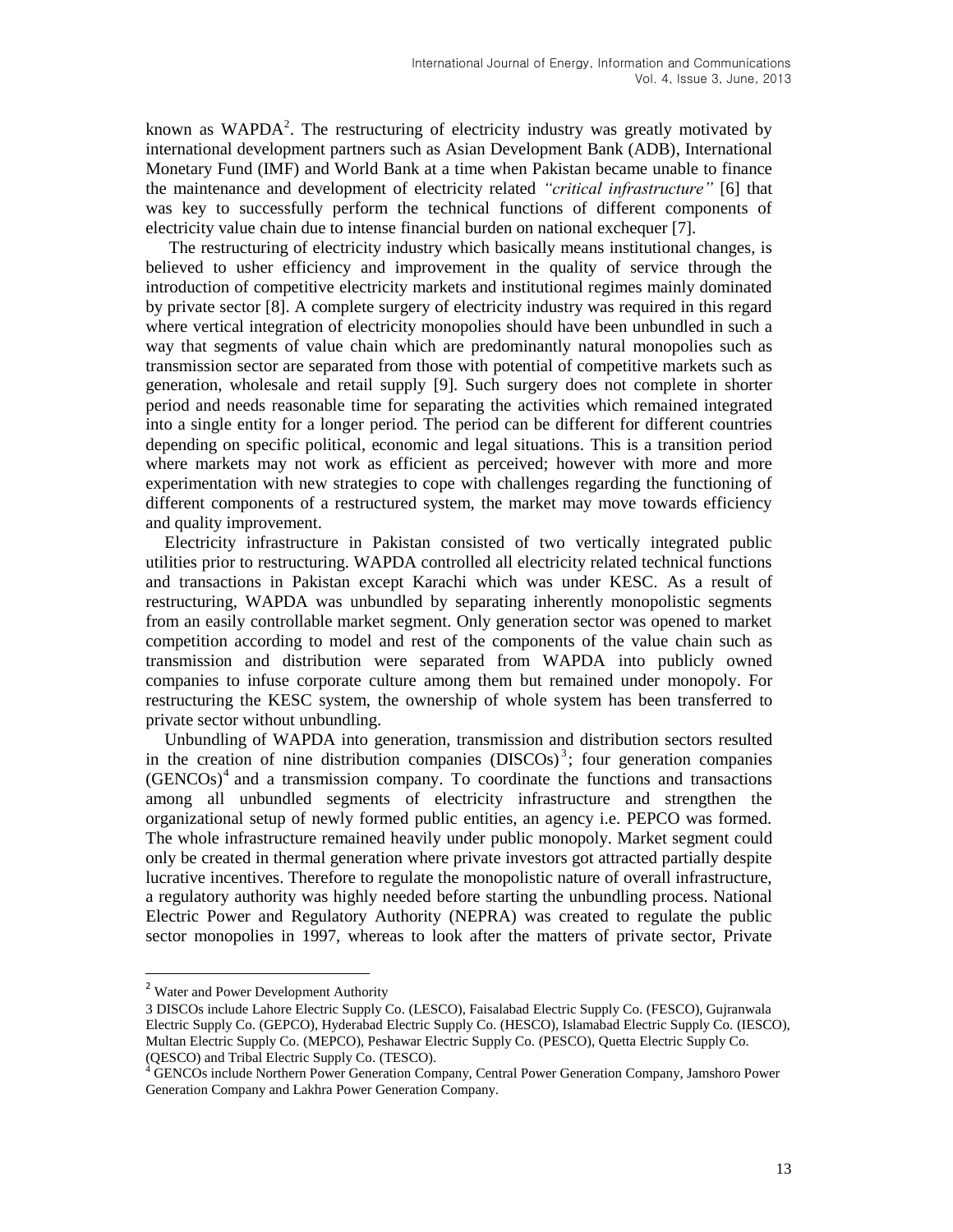Power Infrastructure Board (PPIB) was formed. Figure 1 explains the shape of electricity infrastructure and interaction among its different segments in Pakistan in a post restructuring period.



**Figure 1. Reformed power structure, source: [10]**

Figure 1 shows two parallel systems in Pakistan. The government has transferred the KESC system to private sector without unbundling which is linked to the rest of the infrastructure only for purchasing electricity. Infrastructure under WAPDA was unbundled into generation, transmission and distribution sectors. The left part of the figure 1 mentions the restructured electricity infrastructure under NTDC system or ex-WAPDA. Black arrows mention services provided by different segments of the infrastructure and red dotted arrows depict the financial payback of those services. Another important aspect of the restructured industrial organization is that the NTDC system is under strict government monopoly except thermal generation sector and hydro projects as mentioned in black oval shape at the top of the left side. Private sector has only been attracted to thermal generation which is still far from market competition due to several restrictions regarding investment promoting institutions such pricing regulation. Hydro projects which are under WAPDA's control have been opened for private sector but remained unattractive to them and are still dependent mainly on government finances. Despite initiation of reforms for more than a decade, the reform process remains highly shaky and slow. Public sector companies in all segments of the power sector remain highly inefficient and under-performing, dependent heavily on government support and far from the adoption of corporate culture.

### **2.2 Electricity production**

Total installed capacity of electricity in Pakistan has risen from 60 MW at the time of independence in 1947 to 21593 MW in 2010 [\[11\]](#page-14-8). This shows a considerable growth over a period of 63 years which was replete with political, economic and social upheavals in the country; however production remained way behind the actual demand and so the shortfall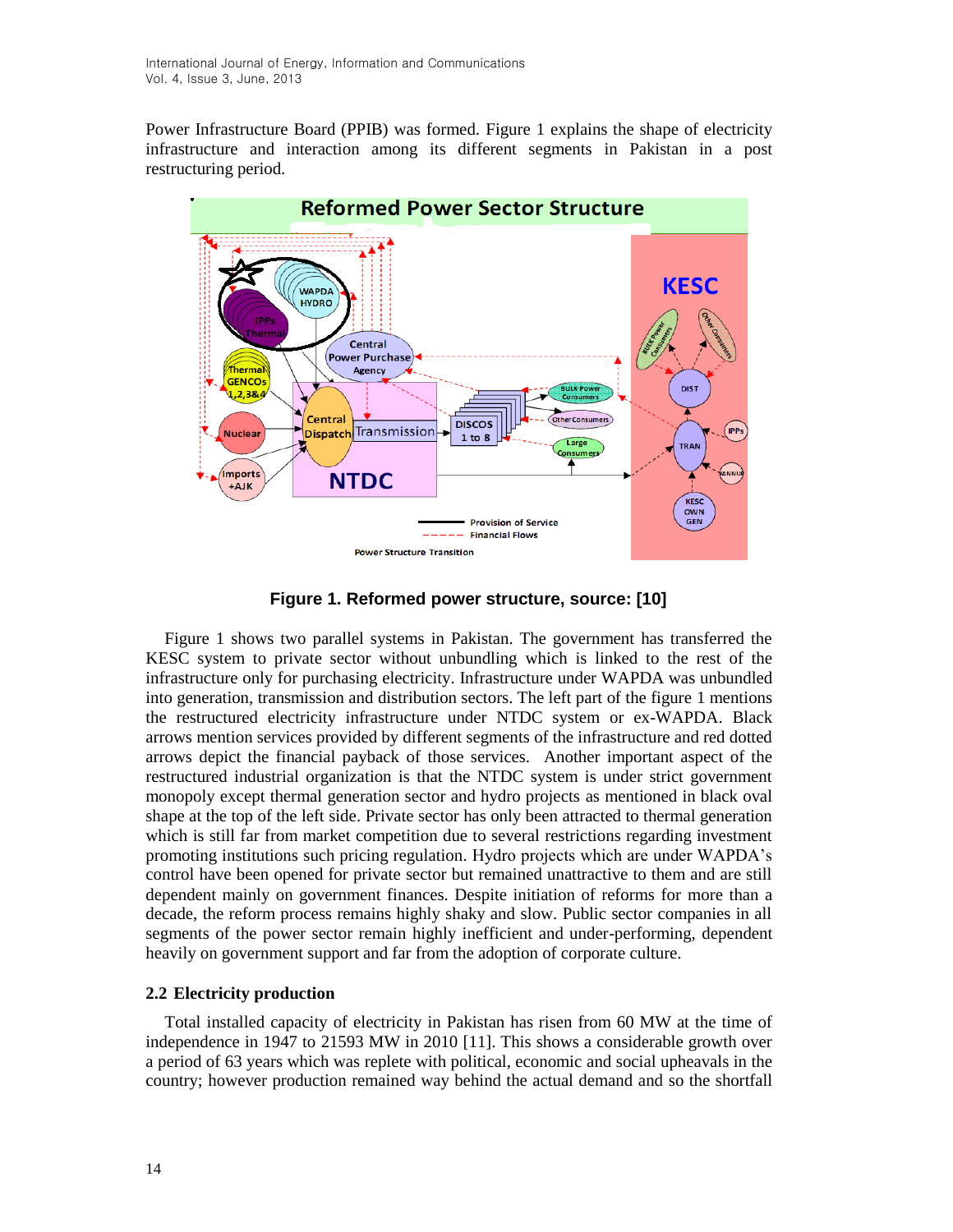between supply and demand of electricity remained a major obstacle in the sustainable economic development of Pakistan.

Since the electricity sector was a public sector monopoly until 1990's and so the installation of generation capacity also depended upon public sector investment. With the introduction of reforms, the sector started to attract private investment which has become a major contributor to the capacity enhancement in recent years (see Table 1).

| Table 1. Installed generation capacity (in MW) and actual production (in GW) |         |  |  |
|------------------------------------------------------------------------------|---------|--|--|
|                                                                              | by type |  |  |

| Type                         | Installed Capacity (MW) with Generation (GWh) with 5 |                  |
|------------------------------|------------------------------------------------------|------------------|
|                              | 5 Years CAGR (%)                                     | Years CAGR (%)   |
| Total                        | 20,921/1.8                                           | 95,358 / 0.5     |
| Public sector-hydro          | $6481 / -0.1$                                        | $28,093$ /-2.3   |
| Public sector-thermal        | 4900 / NA                                            | $19,593$ /-3.4   |
| <b>KESC</b> (Private entity) | 1955 /2.7                                            | $7,964$ / $-3.4$ |
| Private sector-IPPs          | 7123/5.1                                             | 36816 / 6.5      |
| Public sector-nuclear        | 462 /NA                                              | 2894 / 3.9       |

**Source:** Hydrocarbon Development Institute of Pakistan. [\[12\]](#page-14-9)

Most of the private investment poured into thermal generation sector and long term projects such as hydro remained unattractive to private investors despite lucrative incentives. Table 1 show that the only sector which has shown considerable growth rate over last five years has been thermal generation under International Power Projects (IPPs). Installed generation capacity under thermal IPPs has shown cumulative annual growth rate of 5.1 % and second to it has been KESC which is also run by private sector, and showed growth rate of 2.7%. Installed capacity from the sectors under public control have either shown negative growth over last five years such as hydro projects under WAPDA system or remained unaffected such as from nuclear and GENCOs. The similar case is with actual production where IPPs have shown positive growth of 6.5 % over the years whereas the utilities under public sector have shown negative growth rate except nuclear which has given a continuous production.

Various reports from NEPRA, Planning Commission and State Bank of Pakistan have shown that under-performance of state owned utilities in electricity infrastructure has been due to the result of under-investment, mismanagement and technology barriers.

Thermal sector has become major contributor to overall electricity production which is comprised of around 70 % of the total electricity production in Pakistan [\[11\]](#page-14-8). Production from long term projects such as hydro which remained significant in overall electricity production in past has been contracting in recent years. Thermal generation under private sector such as IPPs have been growing at such a scale that it has surpassed the production from all other sources (Table 1). Inside thermal production, production based on imported fuels such as diesel and furnace oil has shown maximum growth in recent years as shown in Figure 2. Currently, production based on furnace oil and diesel is comprised of almost 57 % of total thermal production in Pakistan and the trend has been rising due to worsening situation of natural gas in the country.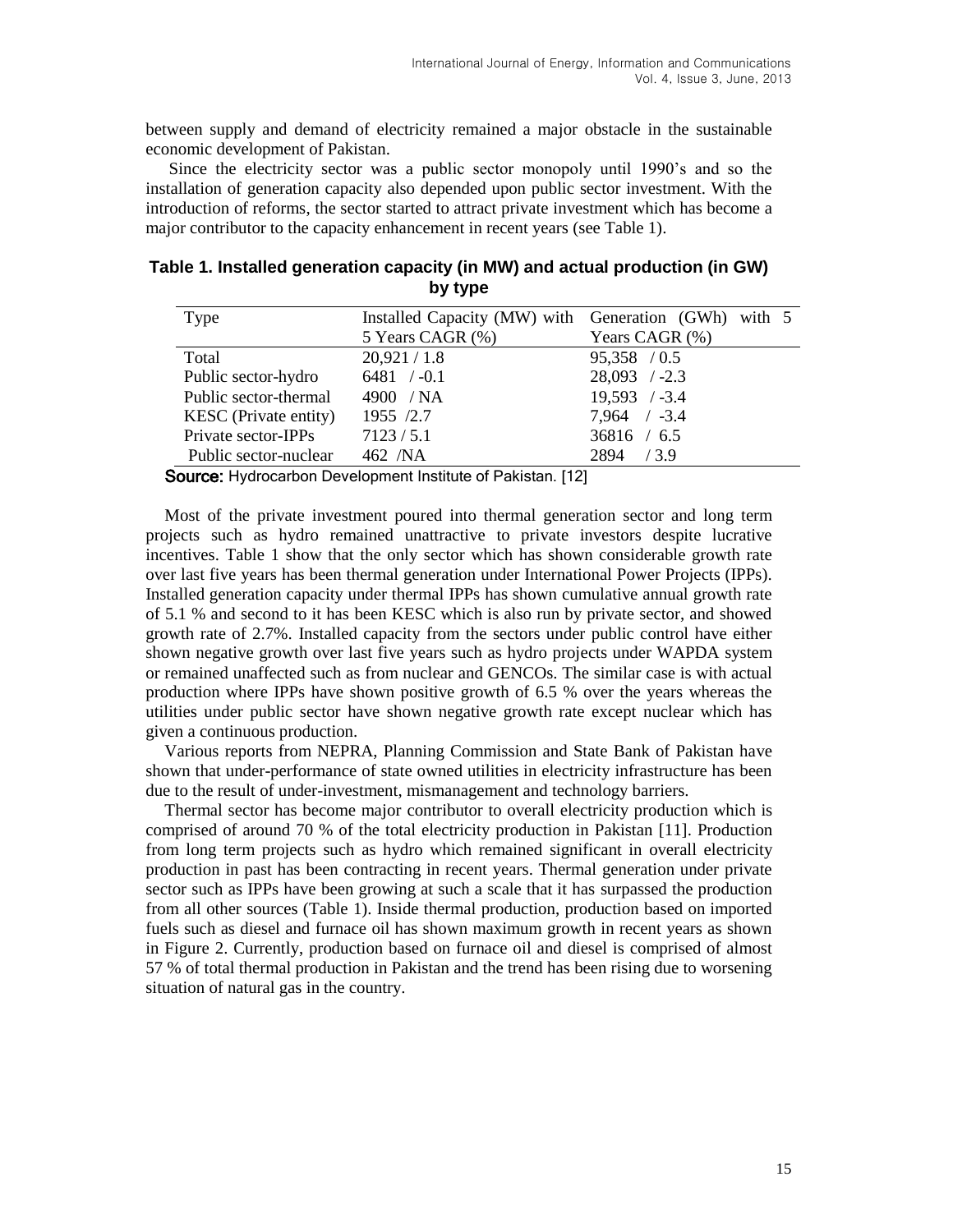

### **Figure 2. Thermal generation from different sources in 2010**

At one side dependence of electricity production over imported fuels has been rising continuously and on other hand there has been tremendous gap between electricity demand and supply. According to NEPRA, Peak load management has touched 6500 MW which is approximately 35 % of total demand during peak seasons. Peak demand during peak seasons of summer (May-Sep) and winter (December-February) have reached up to 19000 MW. Electricity production oscillates between 12000 MW to 14500 MW depending upon demand variations, fluctuations in prices of oil and availability of natural gas, efficiency level of technology and seasonal variations in hydel projects [\[11,](#page-14-8) [13\]](#page-15-0). This situation has badly affected the policy of "least cost generation expansion" to contain the electricity prices within affordable limits.

The production sector has become highly unreliable and inefficient. Despite the fact that installed capacity is more than the peak demand but still it is much lower than actual requirement. One of the factors used to measure the reliability of a supply system is "reserve margin" which is excess capacity than peak demand in percentage over a period of time<sup>5</sup>[\[14\]](#page-15-1). Various experts mention that RM should be between 18-25% of the installed capacity to ensure an efficient and well-coordinated supply system.

Reserve margin  $(RM)$  = installed capacity-peak demand/ Installed capacity

Calculation of reserve margin in electricity system of Pakistan gives following result,

RM=21500-19000/215006= 11.63%

Lower value of reserve margin shows un-reliability of supply side in Pakistan. The reserve margin is of intense importance to balance sudden variations in power market because it can support the overall infrastructure (1) to cover plant breakdowns and also to cover supply shortfall in case of water shortage (2) to overcome peak demand variations attached with weather (3) to cover the supply lag due to plant maintenance (4) to cover the forecasting errors by supply-demand regulating authority [\[15\]](#page-15-2). Contracting reserve margin

 $<sup>5</sup>$  Time can be a year, month or a day</sup>

 $6$  Data for installed capacity and peak demand in MW is from latest report of NEPRA 2010.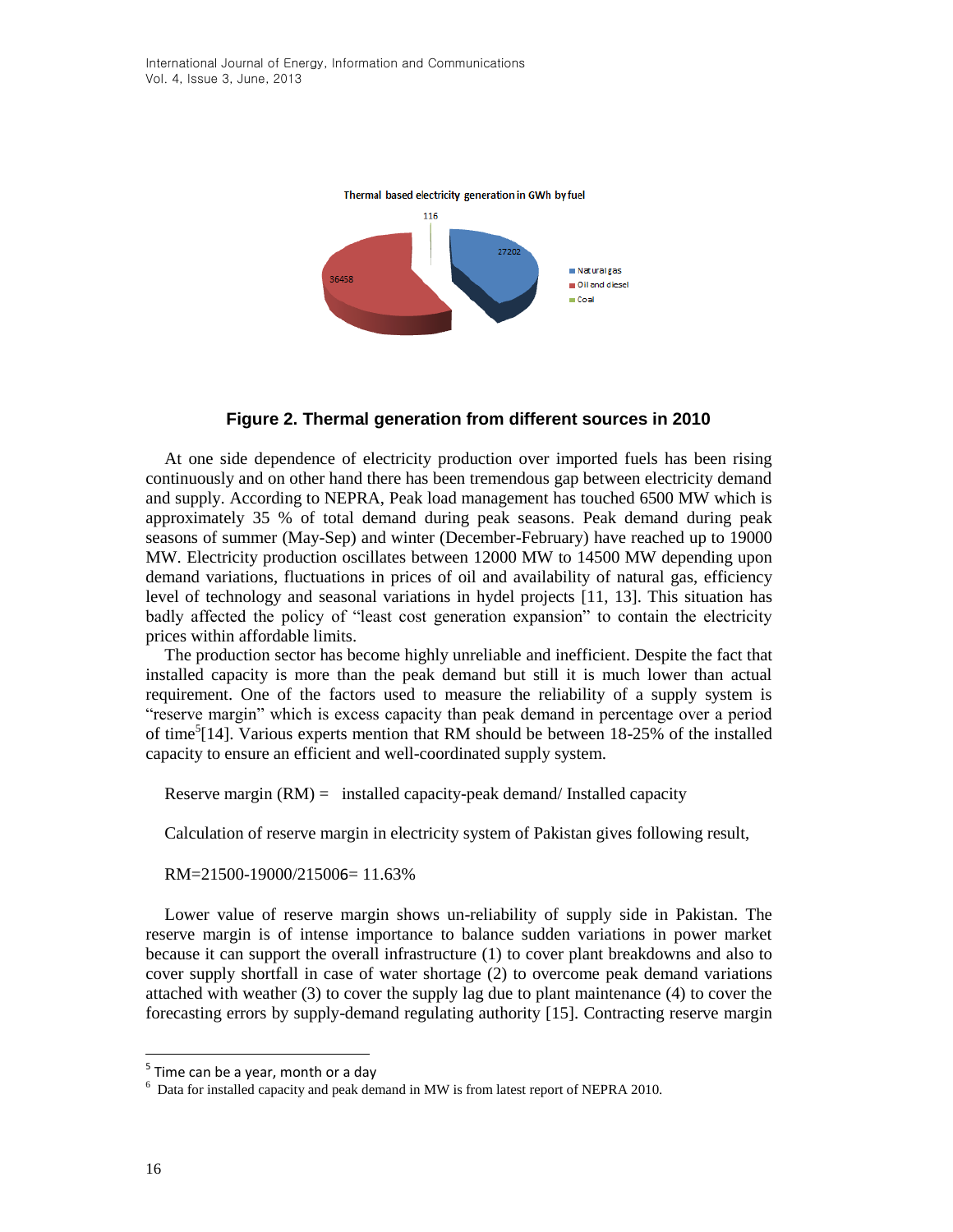that currently stands at 11.63 % in Pakistan exposes poor situation of installed capacity for establishing a sustainable and efficient power supply.

According to Integrated Energy Plan 2022, Pakistan needs immediate induction of 6500 MW of electricity into national grid by 2012 and will need to induct 3000-4000 MW annually until 2022 when total demand will reach up to 55,000 MW. Thermal generation based on oil has been envisaged to contribute largely to fulfill future demand in wake of contracting national resources and lesser interest by private sector in long term projects. Another reason of increased production of electricity from oil could be worsening gas crisis in the country which has been equally affecting the people's life as is electricity. NEPRA has stopped issuing licenses for gas based generation units due to shortage of natural gas reserves nationally; therefore many of the gas-based units have been shifting over to oil thus augmenting the dependence over imported fuels. These measures are considered as short term and unsustainable because they have no link with "Least Cost Generation Expansion Plan" due to unexpected and sudden changes in petroleum products internationally. Such a situation cannot continue for longer because this has increased the electricity blackouts and prices at an unbearable level and the results have been appearing in form of destructive protests across the country.

The problem seems to prevail unless enough investment is not attracted into long term projects based on indigenous resources such as hydro and coal. Dependence of long term projects on public sector and contracting public investment has been severing the crisis. Private sector remains aloof from making heavy sunk investments in long term projects due to various institutional, economic and political reasons which will be discussed in another paper. Energy expert group in Integrated Energy Plan 2022 has highlighted 8 hydel projects with overall capacity of 17392 MW and with overall costs of US\$ 35 billion. Government has failed to secure funding for any of these projects at a time when private sector seems disinterested in long term electricity projects [\[3\]](#page-14-2).

#### **2.3 Transmission and distribution**

The high voltage grid of the country goes from south to north following the Indus River Valley, where also the majority of the population lives. However, the grid coverage is not nationwide, about one third of the population (about 60 million people) has no access to the electricity grid [\[16\]](#page-15-3). One of the major causes is the scale of the country and the remote locations of many settlements. Figure 3 gives an impression of Pakistan's high voltage grid under NTDC system. The figure does not display the electricity grid in the Karachi area.

Figure 3 depicts the transmission system between production centers and main grid stations and then from main grid centers of 500 KV to medium grid centers of 220 KV under National Transmission and Dispatch Company. There are 39 grid stations in overall, with 27 grid stations of 220 KV and 12 grid stations of 500 KV, whereas the length of high voltage and medium voltage transmission lines is 12, 436 km with 7,359 km of 220 KV and 5,077 km of 500 KV[\[17\]](#page-15-4). In addition to that Karachi area has a network of 59 grid stations and 1117 km of transmission lines of 220, 132 and 66  $KV^7$ . The transmission of electricity from medium grid to lower grid and then to consumption centers is controlled by respective distribution companies in their respective regions.

 $\ddot{\phantom{a}}$ 

<sup>&</sup>lt;sup>7</sup>http://www.kesc.com.pk/en/article/ourcompany/factsfigures.html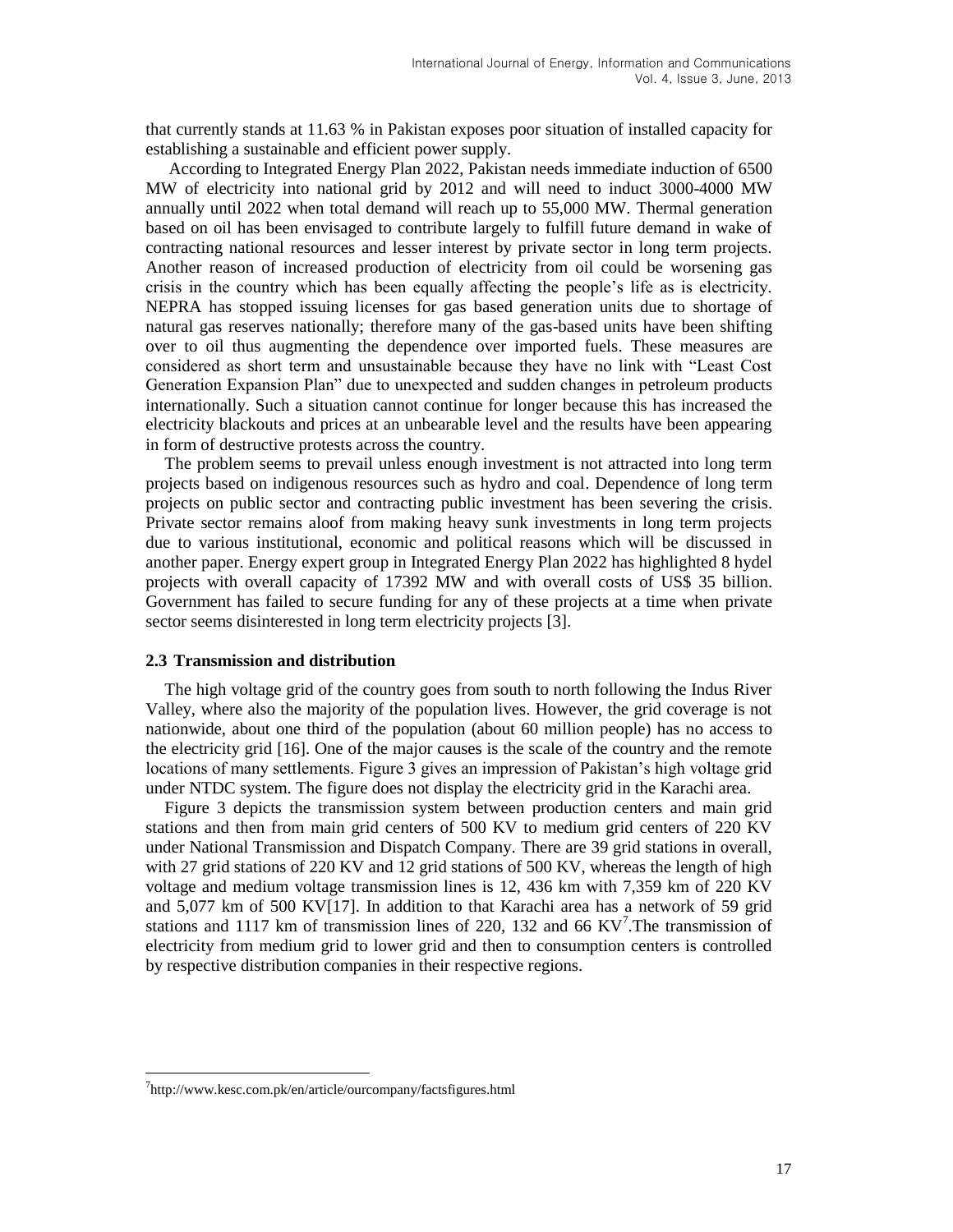

transmission lines of 220 KV.

## **Figure 3. Pakistan's high voltage grid under National Transmission and Dispatch Company (NTDC)**

National Transmission and Dispatch Company also coordinates supply and demand of electricity on daily basis as a System Operator (SO). And Independent System Operator (ISO) is regarded highly important to enhance competition at generation end by reducing information asymmetries, transaction costs and market power [\[18\]](#page-15-5). The system operator, an independent entity is principally responsible for dispatch control and execution of "*complex network interactions*" in electric grid regarding balancing of electricity demand and supply in short period. National Transmission and Dispatch Company (NTDC) has been licensed by NEPRA, to perform dispatch operations in the national grid of Pakistan. NTDC, a public limited company, which is presented as an independent entity for dispatch services is massively controlled by government. It is replete with various shortcomings such as operational mismanagement, capacity insufficiency to balance supply with demand and market imperfections resulting from various internal and external factors. Such imperfections give rise to problems such as high transaction costs and market power which ultimately worsen the market competitiveness. Poor dispatch interactions are also one of the reasons for sustaining gap between power supply and demand in Pakistan.

Transmission network in Pakistan is quite unreliable. An important indicator explaining the unreliability of the system is number and duration of forced and planned outages in the transmission network. In NTDC system, total planned outages in 500 KV and 220 KV lines were 140 and 657 respectively in 2006, whereas forced outages were 29 and 351 [\[11\]](#page-14-8). In 2007, number of planned and forced outages increased. In 2010, total number of planned and forced outages stood almost at the same level as they were in 2006; however the duration of outages increased many folds which have further exposed the inefficiency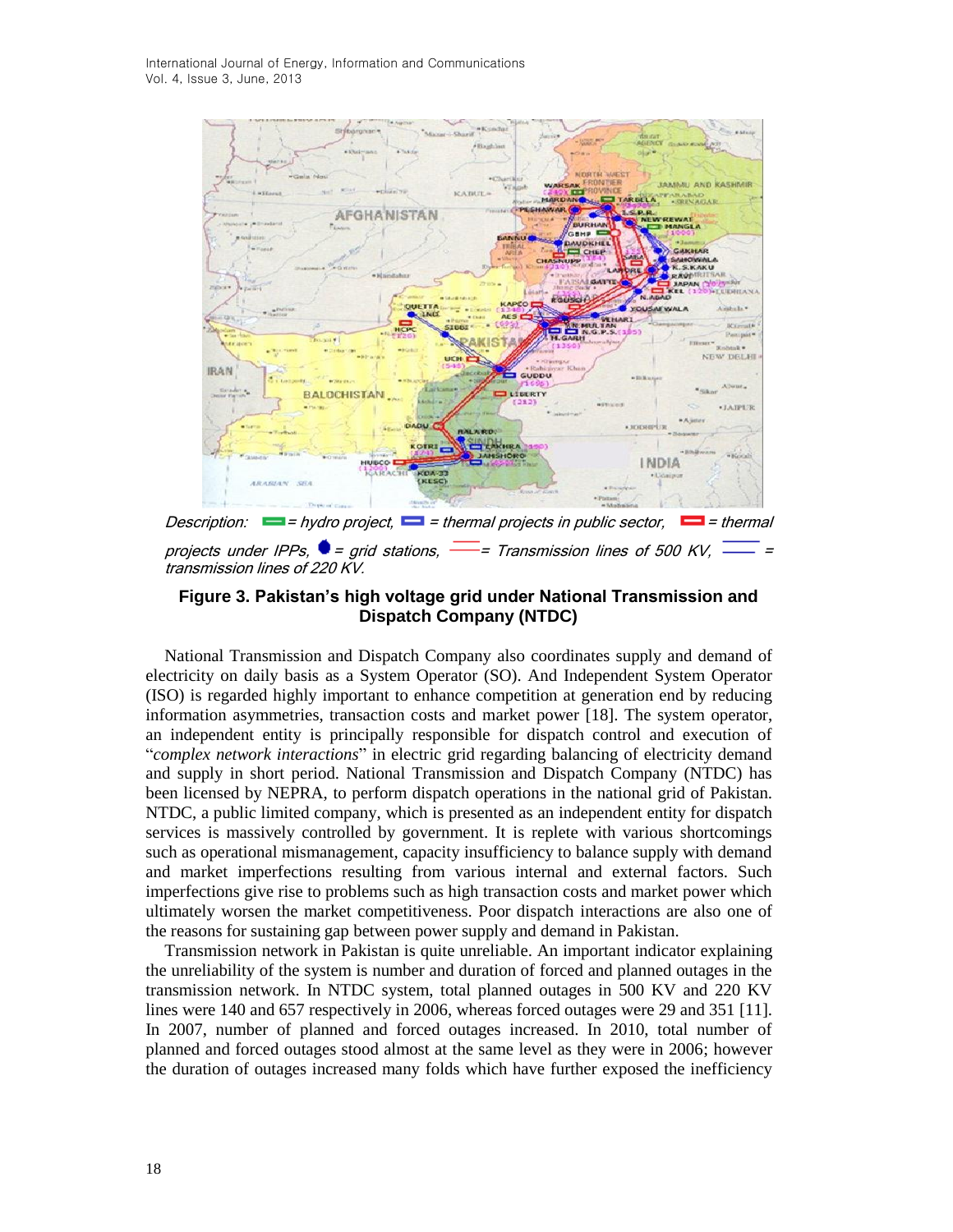and unreliability of transmission network. Similar situation prevails in KESC system. Such inefficiency in transmission system has also increased system losses which stand at 3.10 % in NTDC system and 3 % in KESC system according to official sources of NEPRA $<sup>8</sup>$  (Ibid).</sup>

Transmission system needs overhauling to increase efficiency and reliability. The efficiency and reliability of the transmission system has been eroded due to various reasons. Lack of capacity in meeting the increasing requirements of electricity induction into the national grid on sustainable basis is one of the reasons along with poor system management and dispatch services by NTDC. Such capacity problem has also given rise to the congestion problem in the system which has resulted in the failure of system on various occasions. A plan of estimated costs of US\$ 6-7 billion up to 2022 has been proposed in Integrated Energy Plan 2022 for uplifting the transmission network so to enhance its capacity for carrying out future electricity transmission operations [\[11,](#page-14-8) [19\]](#page-15-6).

Distribution sector consists of two vertically integrated systems in Pakistan; under PEPCO or NTDC system, nine distribution companies cater to the domestic, commercial, agricultural and industrial needs, whereas KESC provide services to Karachi and its neighboring areas. The distribution system is responsible for operating, maintaining and developing the grid stations and transmission network of 132 KV and below to provide electricity to consumers located in their geographical areas. The companies are responsible to enhance efficient utilization of purchased electricity from NTDC and generation companies. Area under nine distribution companies is given in Figure 4.



*(Map explanation: TESCO= Tribal Electric Supply Co., PESCO=Peshawar Electric Supply Co., IESCO= Islamabad Electric Supply CO., GEPCO= Gujranwala Electric Supply Co., LESCO= Lahore Electric Supply Co., FESCO= Faisalabad Electric Supply Co., MEPCO= Multan Electric Supply Co., HESCO= Hyderabad Electric Supply Co., QESCO= Quetta Electric Supply Co., KESC= Karachi Electric Supply Co.)*

#### **Figure 4. Area covered by eight ex-WAPDA distribution companies, Souce: NEPRA**

Distribution companies of Pakistan face range of challenges which inhibit their performance. Some of those challenges consist of line losses, inability to recover electricity

<sup>&</sup>lt;sup>8</sup> The reliability of data is questionable due to its origin from government controlled organizations which may hide the correct information.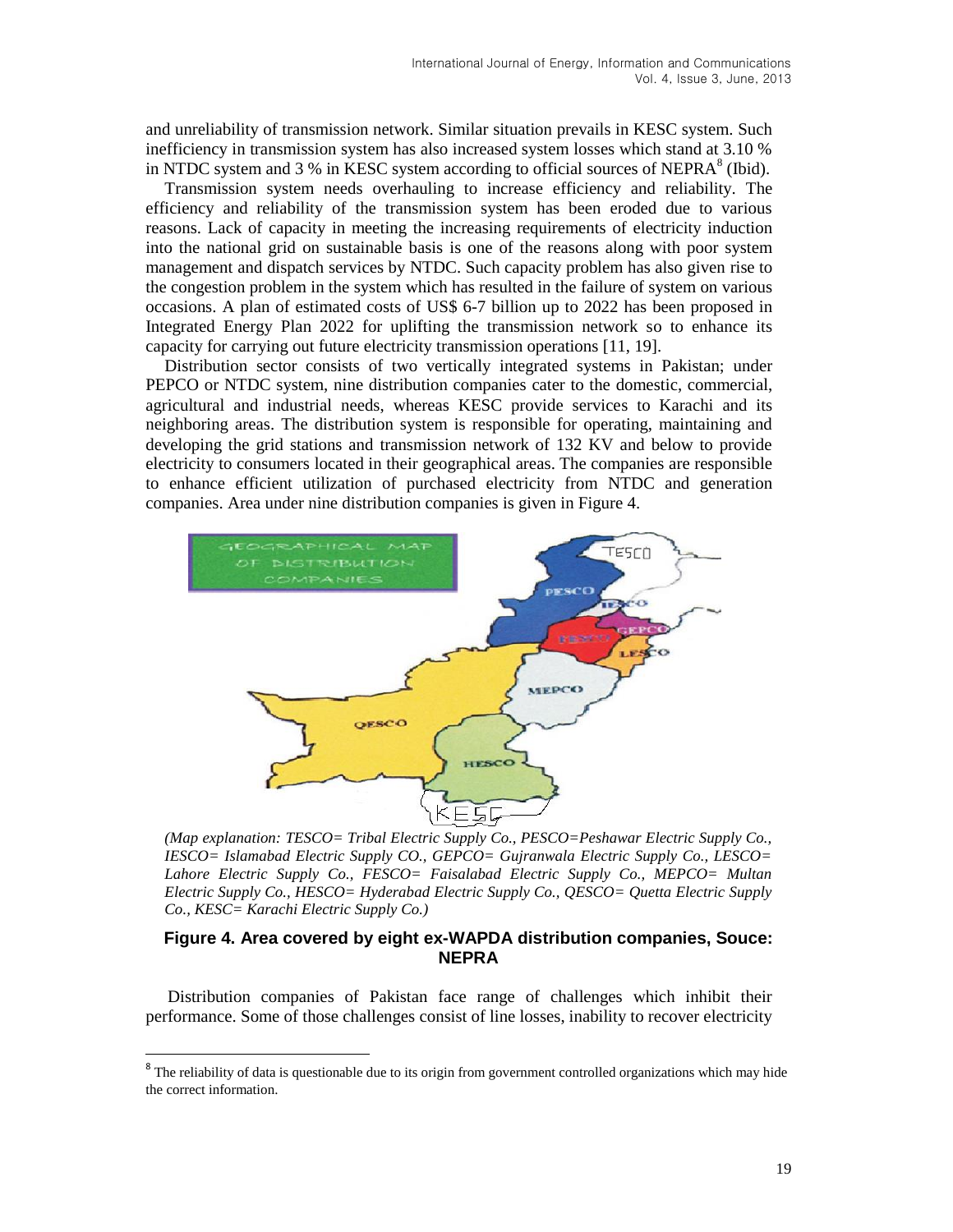charges from consumers, electricity theft, poor management and governance [\[13\]](#page-15-0). As a result, DISCOs face financial Losses which vary widely amongst different distribution companies. For example according to NEPRA (2010), PESCO (Peshawar Electric Supply Co.), HESCO (Hyderabad Electric Supply Co.), QESCO (Quetta Electric Supply Co.) and KESC have average annual losses of 60%, 35%, 20% and 40% of their annual revenue collection respectively whereas IESCO, GEPCO and LESCO have average annual losses in last five years around 11%, 12% and 13 % respectively which shows that DISCOs of upper Punjab province have lesser losses than DISCOs of other provinces. The overall distribution and transmission losses in the country exist at 22 %.

Besides financial losses incurred by distribution companies due to financial mismanagement and poor governance, continuity of electricity supply is another important factor to measure the performance of DISCOs. Three indices SAIFI (System Average Interruption Frequency Index), SAIDI (System Average Interruption Duration Index) and CAIDI (Customer Average Interruption Duration Index)<sup>9</sup> are highly important to measure reliability of distribution system. According to NEPRA Distribution Rules 2005, every DISCO should ensure that SAIFI and SAIDI values  $10$  are contained up to 13 and 14 respectively; however data regarding SAIFI and SAIDI values for different DISCOs presents bleak picture where some DISCOs such as Peshawar Electricity Supply Company (PESCO) has SAIFI value at 193 in 2010 and above 50,000 in previous years, the SAIDI value for PESCO in 2010 was 15787. Other DISCOs present similar pictures regarding frequency and duration of power supply outage; however the real data regarding such values is not reported to hide their performance loopholes from NEPRA and relevant public as well as private organizations [\[11\]](#page-14-8).

Mismanagement and financial losses of DISCCOs have affected their ability of reimbursement to generation companies for the purchased electricity. Such an inability to payback has plagued the functioning of whole electricity network in the form of circular debt due to existence of strong complementarities among all the segments of the network. Discos' incapacity for reimbursement complicates the financial transactions among other segments of the network such as generation sector and other networks like oil  $\&$  gas sector. This has resulted in amassing the circular debt above Pak Rs. 200 Billion [\[19\]](#page-15-6) which has become one of the important factors responsible for the under-production of thermal electricity than installed capacity and resultantly causing sudden blackouts. Severe blackouts in recent months have created mass-scale demonstration across the country thereby forcing the government to intervene into public sector electricity infrastructure with heavy subsidies. Despite massive subsidies, the system is still shackled in circular debt which is piling up with every day and exposing the flaws in different segments of the infrastructure.

### **2.4 Electricity consumption**

According to NEPRA sources, electricity generation has been hovering between 90,000 and 100,000 GWH for last five years whereas electricity consumption has been trapped between 60,000 and 72,000 GWH (Figure 4).

<sup>9</sup> CAIDI= SAIFI/CAIDI, measured in hours per interruption

<sup>10</sup> Power supply disruption per customer in hours per annum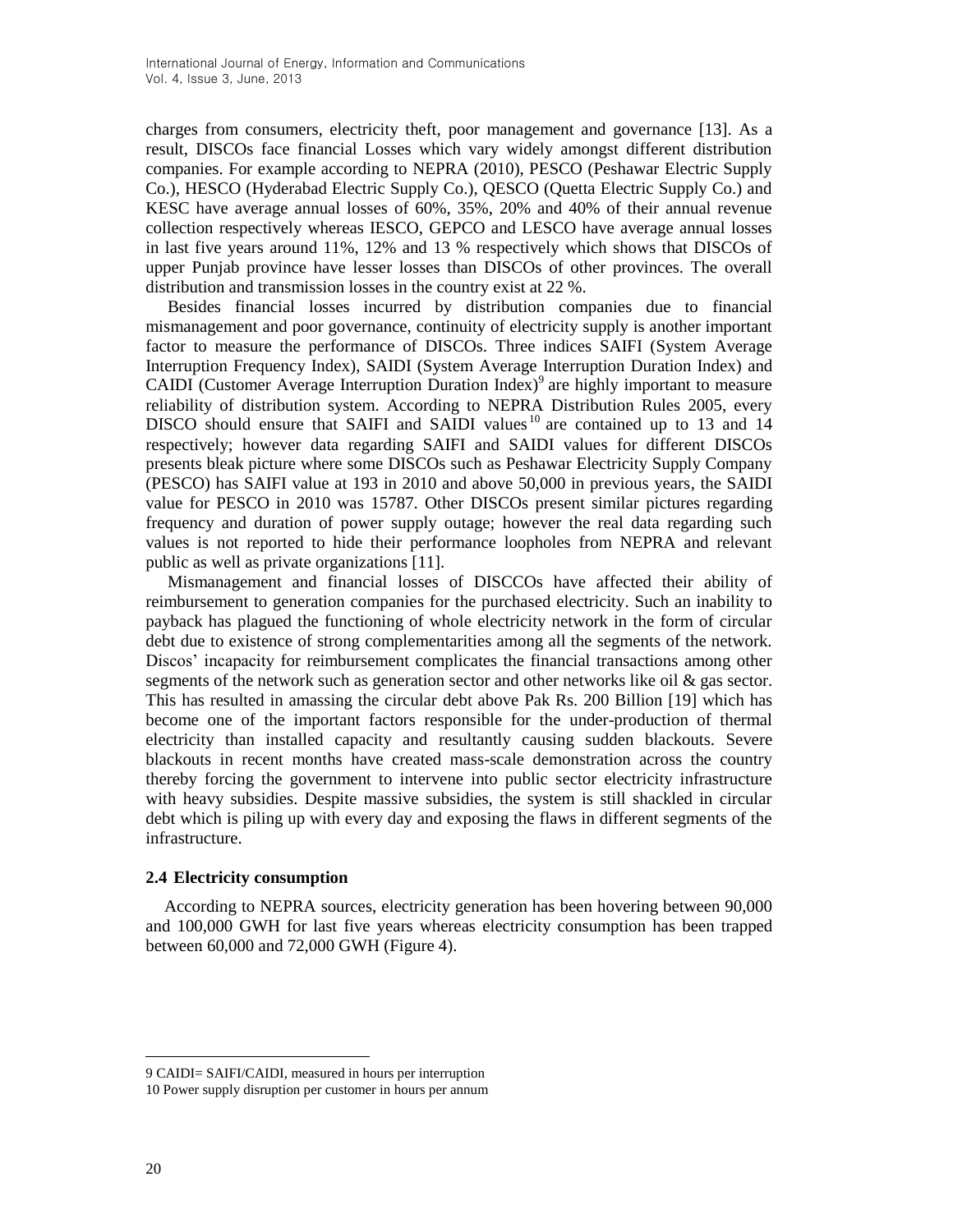

**Figure 5. Total electricity generation and consumption in Pakistan<sup>11</sup>**

The consumption sector is getting electricity in lesser quantity in recent years despite the fact that generation has been rising. The widening gap between electricity generation and consumption elucidates electricity losses in the form of line losses during transmission and distribution of electric power and unmetered electricity supply i.e. theft.

Electricity consumption increased with GDP increase in Pakistan. Consumption is mostly concentrated in urban centers and those rural areas where people's incomes have increased considerably due to higher industrial and agricultural produce and also because of high inflow of remittances from abroad. Punjab which is most populated province in Pakistan and also enjoys highest per capita income and elite status of making up of around 60 % of total electricity consumption in the country. Other four provinces<sup>12</sup>have lower electricity consumption, lower grid connectivity but higher mismanagement in power sector and higher losses. Total number of electricity consumers in the country has surpassed 20 million figure, of which Punjab province has more than 50 % of the total consumers, Sind is at second, KPK at three, Baluchistan at number four and Gilgit Baltistan is at number five in terms of electricity consumers in the country [\[11\]](#page-14-8).

Sector-wise breakdown of electricity consumption in Pakistan presents a different picture from many other developing countries. Residential sector has been biggest electricity consumer in the country, making up approximately 46 % of total electricity consumption. Industrial sector has almost 28 % of electricity consumption (detail in Figure 6).

 $\ddot{\phantom{a}}$ 

<sup>&</sup>lt;sup>11</sup> Data for this comparison between electricity generation and consumption has been accessed from NEPRA's official report 2010 on Power sector.

<sup>&</sup>lt;sup>12</sup> Pakistan has five provinces consisting of Punjab, Sind, Baluchistan, Khyber Pakhtunkhwah (KPK was known as NWFP or North West Frontier Province earlier) and Gilgit Baltistan. Gilgit Baltistan, previously administered by federal government, was given a status of province in 2009. The electricity distribution and transmission matters are overseen jointly by TESCO and PESCO.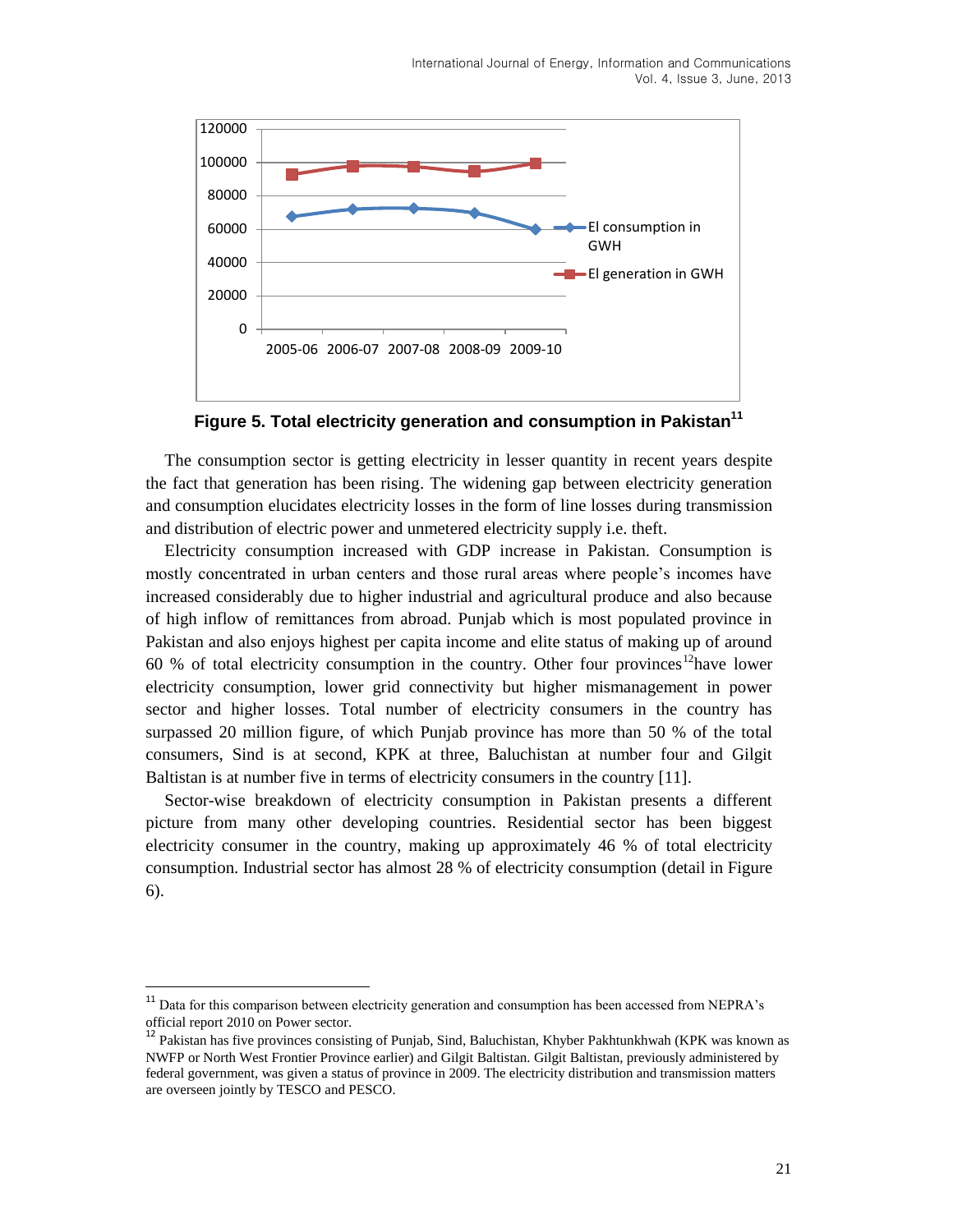

**Figure 6. Sector-wise Consumption of Electricity in Pakistan in 2008-09**<sup>13</sup>

Domestic consumption, currently at almost 50 %, has gradually increased over years on one side and industrial consumption decreased on other hand. Domestic demand has increased due to increased usage of electrical appliances. High inflows of remittances, rapid urbanization and tremendous rise in consumer financing activities in electrical appliances have helped to raise electricity demand many folds in recent years. Another reason for augmentation in domestic consumption is increased trend of rural electrification among DISCOs belonging to Upper Punjab such as GEPCO, LESCO, FESCO and IESCO [\[11\]](#page-14-8). Only 40 % of 45000 villages were electrified in 1991, however the number increased considerably due to extensive electrification programs during late 90's and early 2000. DISCOs in Punjab province, particularly in upper part of the province made incredible accomplishments in village electrification in their premises due to highly integrated and populated areas. Higher rate of village electrification in Punjab also increased electricity consumption in the province which was mostly concentrated in domestic sector. Similar to Punjab, domestic sector also dominated electricity consumption in other provinces despite the fact that village electrification remained quite poor over recent years and so the consumption was mainly concentrated in urban centers and was fuelled by increased usage of electrical appliances. Such an increase in electricity consumption in residential sector which is also subsidized has put the whole power sector and overall economy into financial crisis.

Pakistan is enlisted among countries having lowest electricity consumption per capita in the world, however intensity of electricity is quite higher compared to various developing countries [\[20,](#page-15-7) [21\]](#page-15-8). Utilization of inefficient electricity appliances in domestic, industrial, commercial and agricultural sector has caused higher demand. Demand side management has remained quite poor to meet electricity shortfall. More importance is given in supply enhancement instead of huge potential in electricity savings from demand side management. Inefficient pricing for electricity consumers has also helped to enhance

 $\overline{a}$ <sup>13</sup> Data for 2009-10 was incomplete; therefore data for year 2008-09 has been used to break down the electricity consumption sector-wise. Data has been taken from original annual report from NEPRA.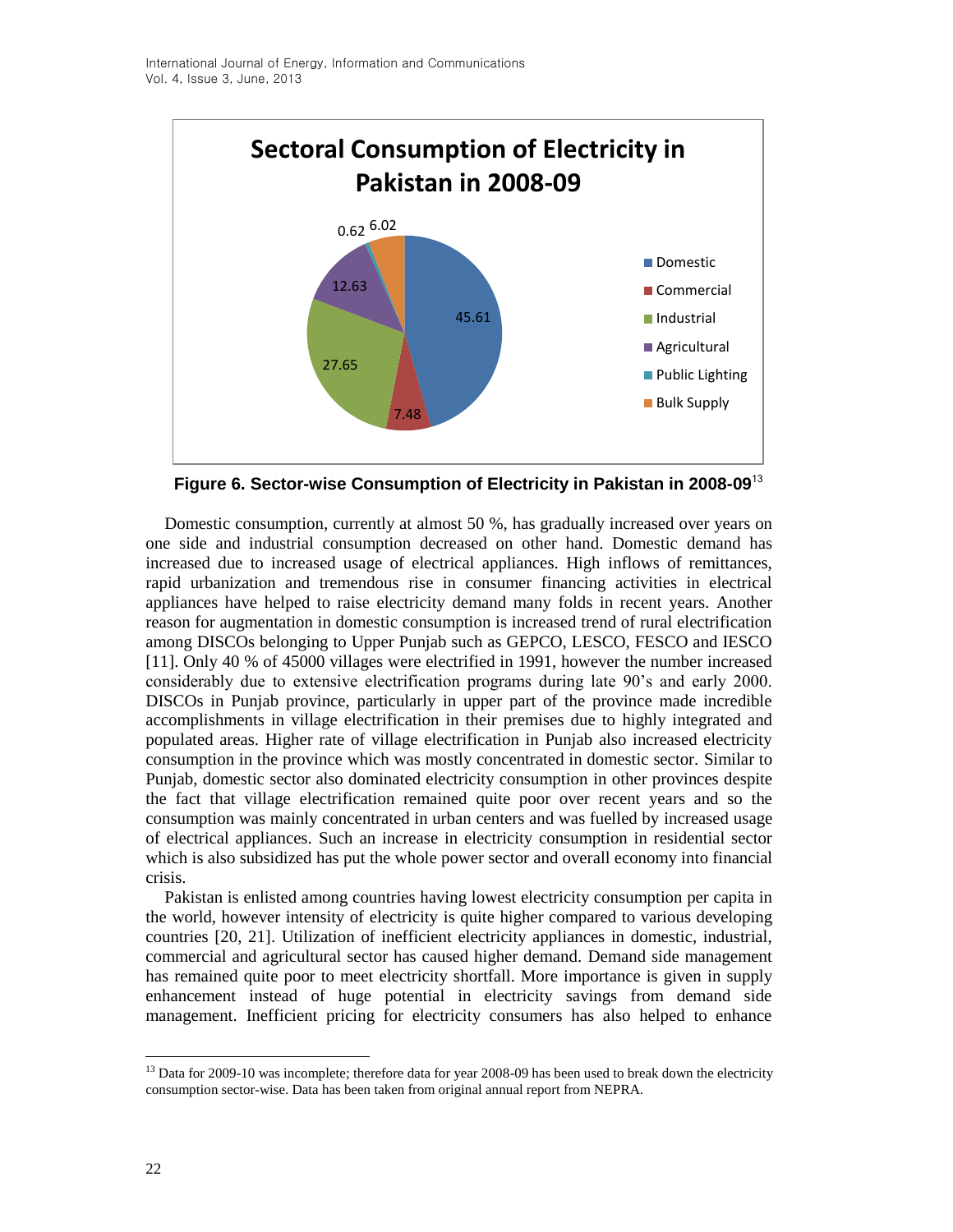electricity intensity. A better and effective mechanism for electricity pricing may improve electricity efficiency and will also encourage investments in development of efficient electrical appliances.

#### **2.5 Electricity pricing**

Efficient mechanism in price setting for different players of the market holds very central position for a competitive power market. It is quite important to transfer the benefits of market competitiveness to all the players including consumers. Failing to establish such an effective pricing system, may entail less responsive consumption and supply variables which are necessary for better functioning of the market competitiveness. Lack of an effective pricing mechanism may also discourage investors from investing in generation, distribution and transmission networks so to coordinate the flourishing market demand with supply [\[18\]](#page-15-5).

NEPRA has been authorized for tariff setting at every step of supply system including generation, transmission, distribution and retail sales to domestic, industrial, commercial, agricultural consumers and also to industrial consumers requiring bulk supply[\[22\]](#page-15-9); however GOP (Government of Pakistan) holds key authority in this regard which finally endorses every price variation by NEPRA so to protect their own interests such as political, economic etc. Although pricing at every step is vital for better performance of overall infrastructure; however pricing at generation and consumption ends are more important for Pakistan case because pricing at those ends affects the generation capacity directly due to existence of markets at both ends. An attractive and flourishing consumption market may have investment incentives at the generation end and failing to produce an attractive consumption market may keep the investors away from investment. A well responsive consumption market could be attractive for investors due to attractive pricing for the generators; otherwise subsidies will have to be inducted to keep the generators in the production sector.

NEPRA adopts different criteria for price setting at different stages. At generation end as well transmission and distribution, tariffs' setting depends upon rate of return where all the costs incurred by companies in their operations plus a reasonable rate of return are ensured in tariff setting. Tariffs are determined on quarterly basis with monthly reviews based on variations in fuel costs. As the market players in the value chain have substantial weight in setting their costs of production so it may render them power to manipulate. Private companies in generation sector have benefitted greatly from this type of policy on tariff setting in various parts of the world as indicated by World Bank, by documenting higher costs of production than actual ones such as Enron price manipulation in California and from other IPPs in Australia and in ASEAN region [\[23\]](#page-15-10). Public sector companies which mostly operate to cover their operating costs may have less incentive to set higher costs of production; however costs of inefficiency, bad governance, T&D losses, power thefts and inability in recovering utility bills may add up to overall operating costs thus increasing their total costs to be transferred to the final customers. Such tariff mechanism may also discourage research and development on efficient and sustainable power projects, because governments may find it difficult to pay higher for the electricity from such projects in early years of their installation due to institutional, organizational and economic constraints. So, tariff regime plays quite important role to diversify the electricity generation from multiple sources, enhance competition at wholesale level, reduce market power, supply cheap and sustainable electricity at consumer end and to infuse efficiency in public as well as private regulated companies.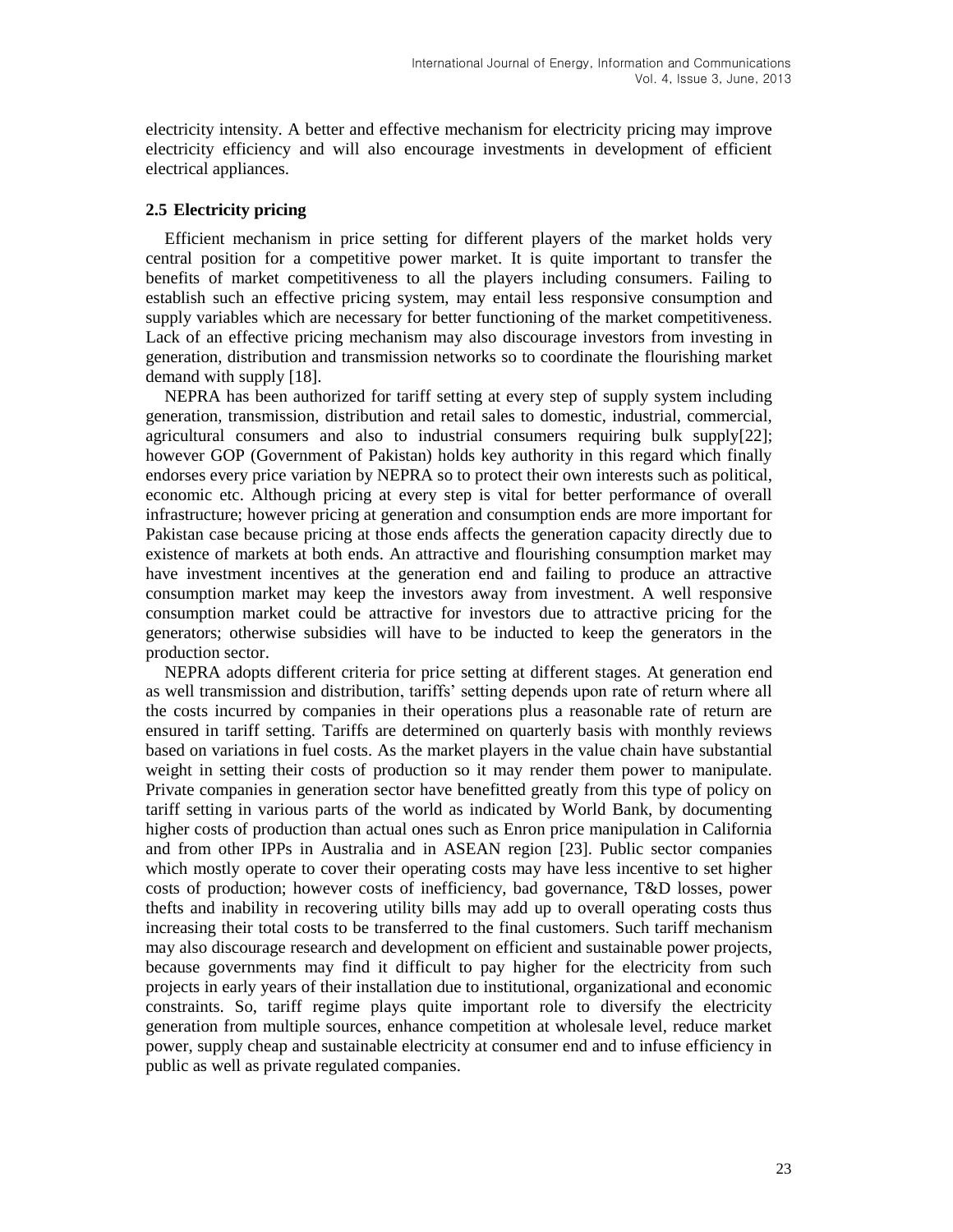Tariff setting at retail level is based on Incremental Block Tariff (IBT) structure which involves the price increase with increments in electricity consumption. The main logic behind using IBT system is to protect the lifeline users, using electricity less than 50 KWH per month. All the consumers including lifeline consumers are also charged with minimum of 75 for single phase connections and 150 for a three phase connection. All the consumers have been divided into four blocks with first block consisting of consumers consuming up to 100 KWH with a further division into lifeline consumers consuming less than 50 KWH, second block between 100 to 300 KWH, third between 300-700 and fourth comprising of consumers consuming above 700 KWH per month. In overall, 96 % of total consumers consume less than 300 KWh a month and only 4 percent of consumers including industrial consumers consume above 300 KWh per month. The incremental rate in tariff to cover supply costs is less effective to consumers consuming less than 300 KWh and more effective to consumers consuming above this threshold [\[22\]](#page-15-9). This has created huge deficit between costs of supply and retail price which is curtailed by government through subsidies. So, most of the financial burden from variations in fuel's prices and overall increase in costs of electricity supply due to various reasons which have been described previously, remains unshared between supply and demand side due to nature of the tariff regime (Ibid).

A better and efficient tariff mechanism is need of the hour at both ends i.e. production and retail supply to better assimilate the sudden changes in power market. One way forward could be learning from tariff models being implemented in power markets which have faced similar problems during their transition periods of power market restructuring. Real time pricing may enhance efficiency at both ends i.e. wholesale and retail level provided they are coupled with a competitive production sector. It may not only help to reduce consumers' bills [\[24,](#page-15-11) [25\]](#page-15-12) but may also add up efficiency and sustainability to overall sector with better use of efficient technologies and an organized way of using power during peak hours.

It has viewed that the power system suffers from a range of problems in the value chain which put the whole system into quagmire of inefficiency. Following problems are important in the value chain.

1. The production capacity is far behind the electricity demand and this will continue to be the case in the coming decades if the investment in new production capacity continues to stay behind. Investment is mainly attracted in technologies dependent over imported thermal fuels for power generation which has dragged the sector towards higher costs of production. Developing cheap and indigenous resources such as coal, hydro, wind etc. for power generation have remained unattractive for investment. This has also resulted in limiting the available capacity from multiple sources so as to balance the high production prices from imported fuels with low prices from local sources.

2. Pricing of electricity at production and retail levels do not correspond with the basic objective of liberalization that is to provide better service at affordable prices.

3. Coordination between different components of the value chain has remained quite poor to provide a sustainable and efficient service from electricity infrastructure. Dispatch operations by system operator i.e. NTDC has not delivered required services to clear demand with sustained supply at every time and place of the grid.

4. The system faces severe financial pressure due to inter-departmental debt i.e. also called circular debt. The problem ensues from poor governance and mismanagement in public sector companies of electricity infrastructure, inability of Discos in tariff collections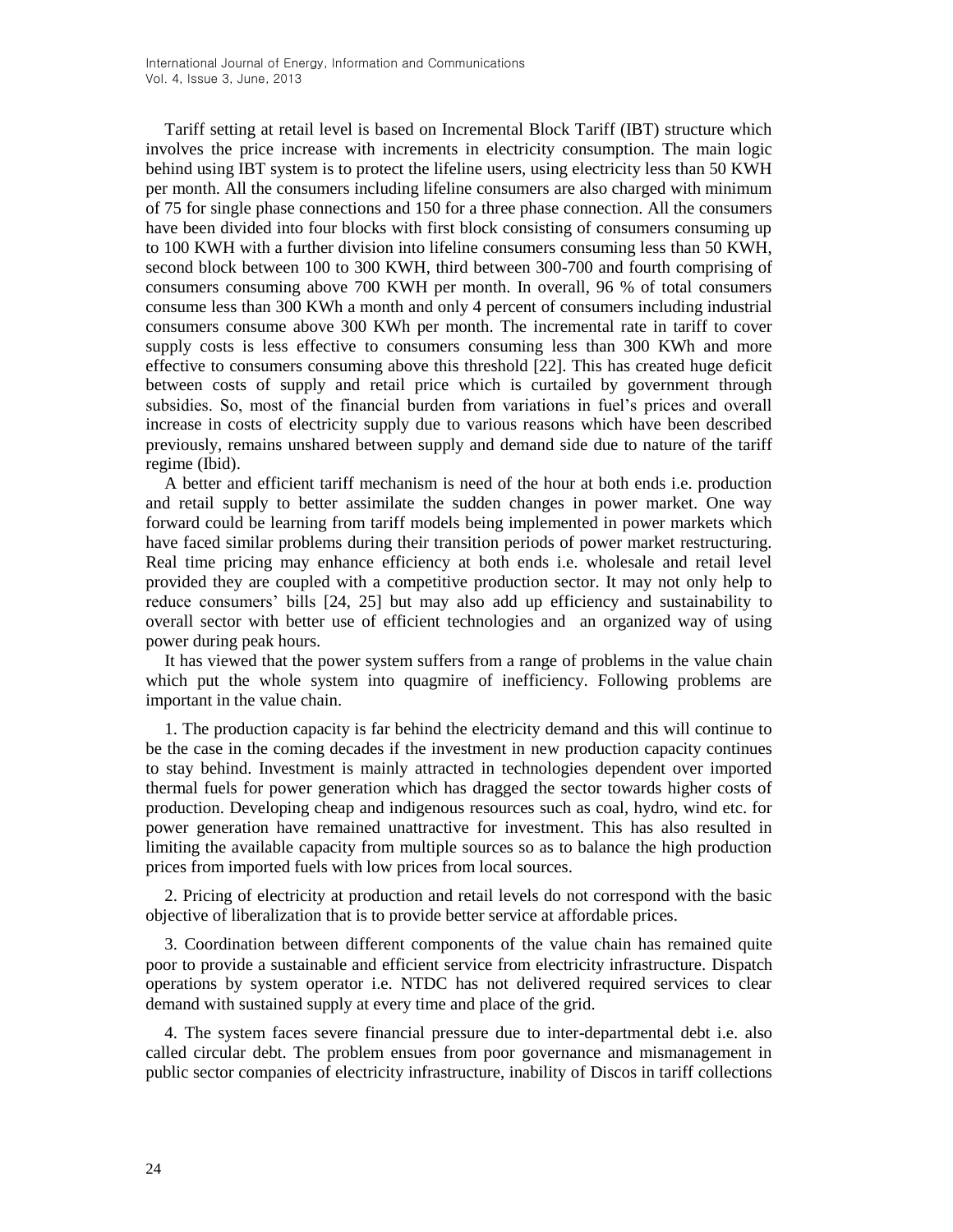from influential politicians, beaurocrats, industrialists and federal and provincial ministries as well as public sector corporations.

5. Despite implementation of reforms, the electricity market is not functioning well. Part of the problem is the inconsistency of industrial organization with the institutional environment of the country, where textbook model has been adopted from outside without considering the institutional requirements of that model. This has resulted in the continuation of sector's inefficiency as it prevailed prior to the implementation of reforms.

#### **3. Conclusion**

It appears from the detailed outlook of the electricity sector and main problems being faced by the sector that all the governmental efforts to bring efficiency and reliability in the electricity infrastructure through restructuring have not proved successful. Investment could not be brought into the system despite several incentives such as fixed rate of return, ensured fuel supply, tax free imports of technology, freedom of site selection, long term contracting etc. The transition period attached with the restructuring of infrastructure is taking too longer to end and the results of liberalization in the form of cheap and sustained supply of electricity are not reaching to the final consumers. Rather than getting fruits of liberalization, they have been facing long blackouts and higher rates of electricity.

At first instance, it appears that liberalization process or process of institutional change in the electricity sector of Pakistan has failed to produce required results; however it is necessary to investigate whether the liberalization process was planned and started in right way? Whether the process of institutional change was provided all the necessary ingredients for bringing about the required change? There are important questions to look into the basis of the failure of institutional change in the electricity sector of Pakistan.

The problems being faced by the electricity value chain in Pakistan will be looked from the lens of New Institutional Economics (NIE) in another paper to find out whether the problems have their emergence from dysfunctional characteristics of institutions.

### **References**

- <span id="page-14-0"></span>[1] R. Cull, J. Matesova and M. Shirley, "Ownership and the Temptation to Loot: Evidence from Privatized Firms in the Czech Republic", Journal of Comparative Economics, vol. 30, no. 1, **(2002)**, pp. 1-24.
- <span id="page-14-1"></span>[2] EconomicSurveyofPakistan, "Economic Survey of Pakistan", Ministry of Finance, Government of Pakistan, **(2011)**.
- <span id="page-14-2"></span>[3] G. P. Kilanc and I. Or, "A decision support tool for the analysis of pricing, investment and regulatory processes in a decentralized electricity market", Energy Policy, vol. 36, no. 8, **(2008)**, pp. 3036-3044.
- [4] R. Jeanmonod, M. Tomassi and D. Mayer, "Case studies in emergency medicine", Cambridge medicine, **(2010)**, Cambridge ; New York: Cambridge University Press. viii, pp. 418.
- <span id="page-14-3"></span>[5] P. Tomassi, "Logic", **(1999)**, London ; New York: Routledge. xv, pp. 411.
- <span id="page-14-4"></span>[6] G. Tomassi and O. Timone, "Il misantropo. Beiträge zur Altertumskunde", (2011), Berlin; New York: De Gruyter. x, pp. 598.
- <span id="page-14-5"></span>[7] K. Harijan, M. A. Uqaili and M. Memon, "Renewable Energy for Managing Energy Crisis in Pakistan", Wireless Networks, Information Processing and Systems, vol. 20, **(2008)**, pp. 449-455.
- <span id="page-14-6"></span>[8] J. Spiller, "Astrología espiritual", (1995), New York, N.Y.: Simon & Schuster-Aguilar, pp. 440.
- <span id="page-14-7"></span>[9] R. V. Tomassi Jr., "Go eagles! : the history of Ashland University football", **(2005)**, Ashland, OH: Ashland University.
- [10] D. Parish, "Evaluation of the Power Sector Operations in Pakistan", A Report to the Operations Evaluation Department, Asian Development Bank, For the Country Assistance Program Evaluation for Pakistan, **(2006)**.
- <span id="page-14-8"></span>[11] R. Lasseter, *et al.*, "Integration of distributed energy resources", The CERTS Microgrid Concept, **(2002)**.
- <span id="page-14-9"></span>[12] NEPRA, "State of industry", Report 2010, Netional Electric and Power Regulatory Authority, Government of Pakistan, **(2010)**.